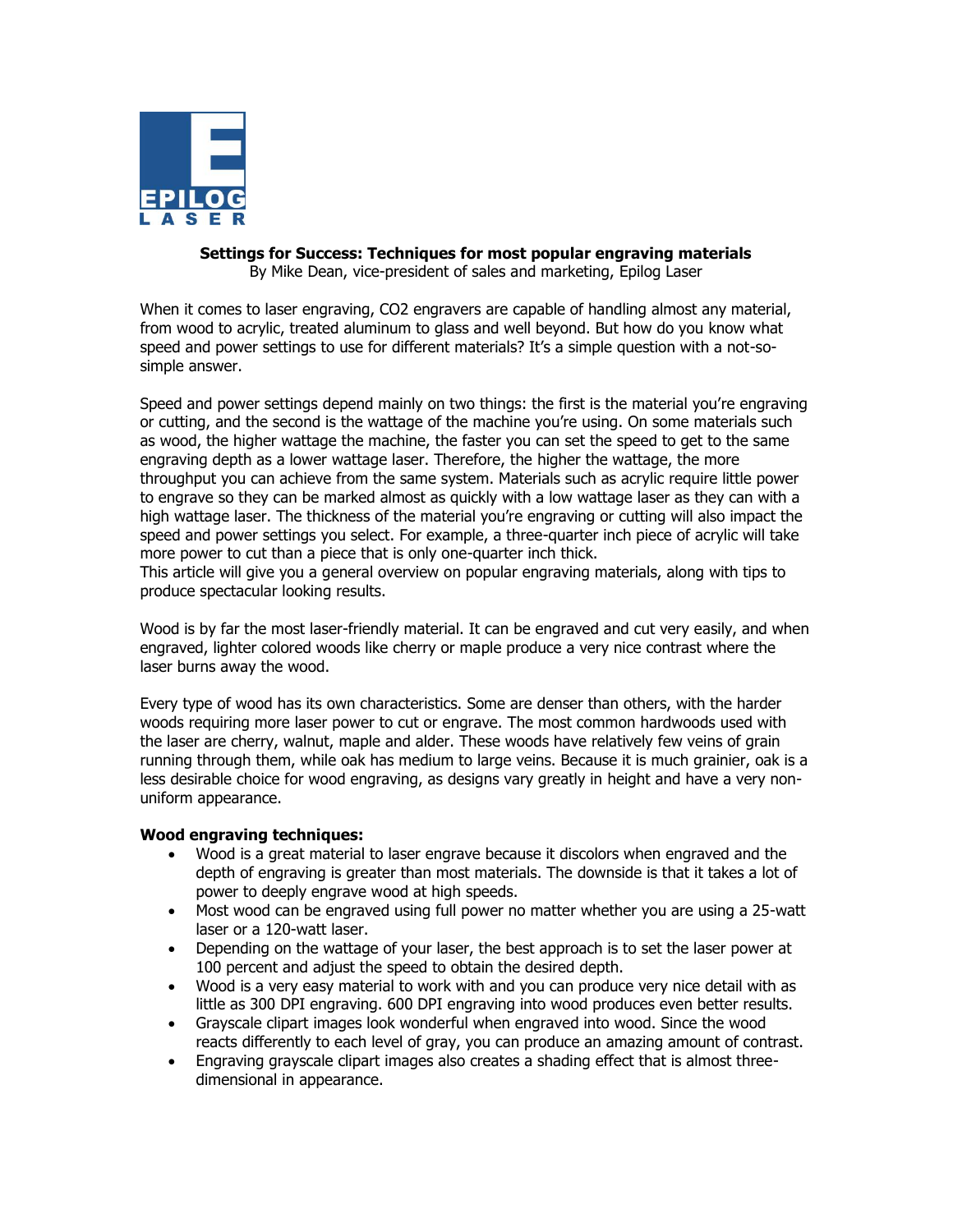- Grayscale photographs can also look wonderful on wood, but these images usually need to be processed through specialty software before they are truly ready to be engraved into wood.
- When engraving wood, understand your results will turn out better if the grain of the material runs parallel with the X-stroke of the carriage.

Next to wood, acrylic is the second most popular material for laser cutting and engraving purposes. Acrylic is easy to both engrave and cut. Additionally, it comes in a wide variety of shapes and sizes, and can be relatively inexpensive.

Acrylic comes in two forms: **Cast** and **Extruded**. Cast acrylic is used for almost all engraving purposes because when it is engraved, it produces a white, frosty look that makes for a clean contrast against the clear material. Extruded acrylic remains clear when engraved and does not produce much of a contrast. Extruded acrylic, on the other hand, is ideal if you are only going to vector cut. The material has a lower melting point, which produces an almost flame-finished edge when cut with the laser.

## **Acrylic engraving techniques:**

- Most acrylic is reverse engraved on the back side of the item. This produces a "look through effect" from the front of the surface. We recommend removing the top protective cover from the acrylic before engraving. Leave the bottom protective layer on so that it remains in tact to prevent scratching while handling the acrylic.
- Remember to reverse or mirror your artwork prior to starting an engraving project on acrylic. This will be important because you are engraving on the backside of the material.
- Engrave the acrylic at a high speed and low power. A small amount of power is all it takes to mark acrylic and if you set your power level too high, you run the risk of distorting the acrylic when engraving.
- When engraving acrylic, set the focus so the acrylic is slightly further from the lens than normal. Lowering the focus by approximately 1/16 inch (1.6 mm) will soften the engraving so that each individual raster line blends better with the lines above and below producing a smoother, more pleasing look.
- There are a large number of acrylic products that are painted on one side to add color to the clear acrylic piece. You can engrave directly through the paint into the acrylic for a very nice presentation effect. Leave the speed the same as if you are engraving clear acrylic and increase the power about 10% to engrave through the paint. Applying too much power to the paint will melt it and cause distortion.
- Cutting acrylic is usually best achieved with relatively slow speed and higher power. This combination allows the laser beam to melt the edges of the acrylic and produce an almost flame-polished edge.
- Acrylics generally require only a single pass to cut, but thicker acrylics may need two passes. As with engraving, it is sometimes necessary to mask and dampen the acrylic before cutting. Acrylic is very flammable – you should never leave your laser unattended when vector cutting any material.

## **Glass Engraving Techniques**

When it is etched or engraved, glass produces a very classic and sophisticated look. That"s why it"s a very popular material for laser engravers. When a laser strikes glass, it fractures the surface, but it will not engrave deeply or actually remove material. The fracturing you see on the surface is what produces the highly sought-after frosted look. Unfortunately, if the glass is not protected during the engraving process, the fracturing can cause flaking and unwanted chipping of the engraved area.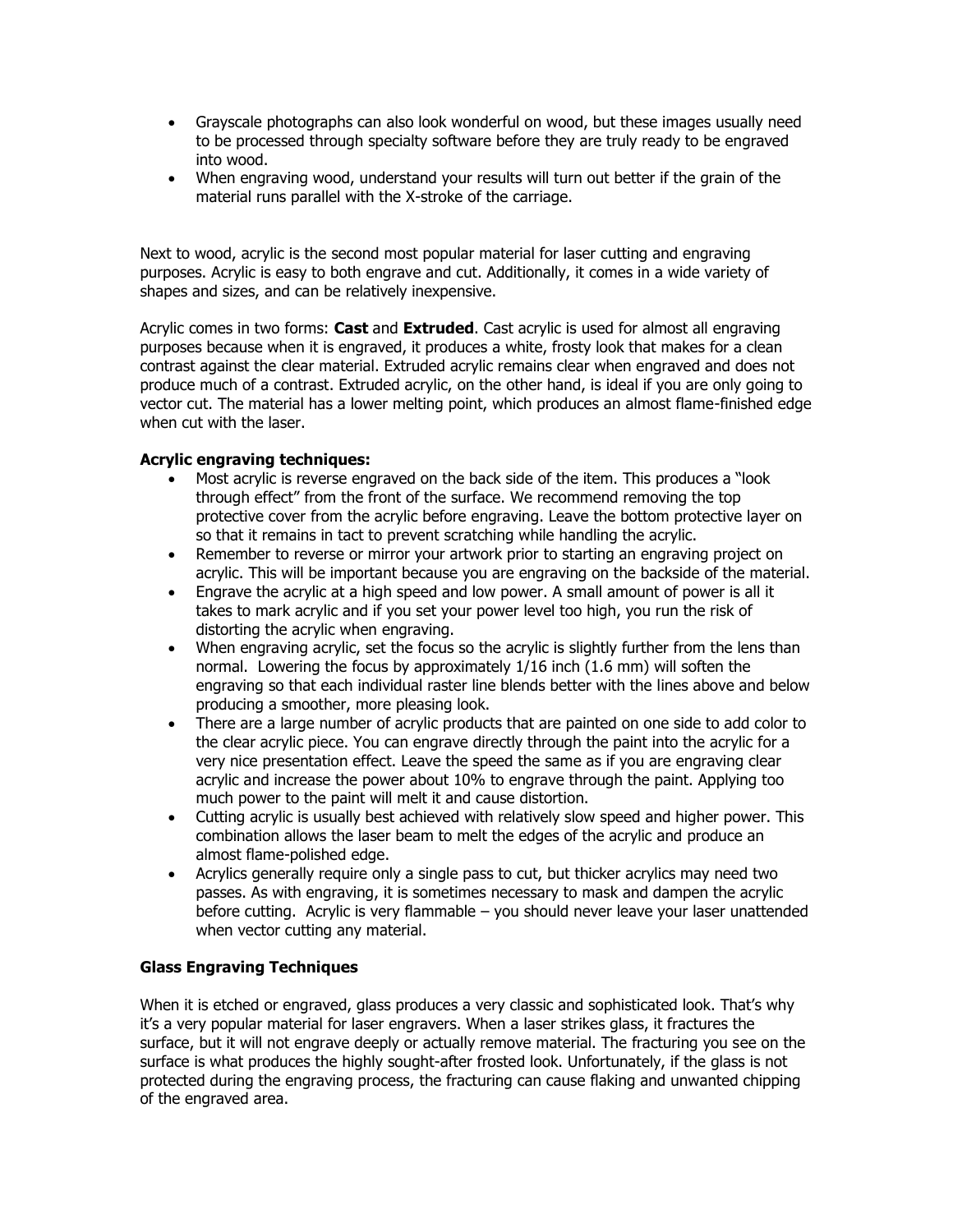The composition and quality of glass varies greatly, which makes it challenging to predict the effect that you will achieve. We always recommend experimenting with a variety of glass types as well as speed and power settings.

#### **To produce a smooth frosted finish with minimal chipping, use the following techniques to protect the glass while engraving:**

- Using your finger or a paper towel, apply a thin coat of liquid dish soap over the area to be engraved.
- Place the glass into the engraver and laser through the soap while it is still wet.
- The dish soap is often all that is needed to protect the glass.

Alternately, another method is:

- Cut a piece of newspaper or paper towel a little larger than the area to be engraved.
- Completely soak the paper with water then wring out the excess water. You can also place the paper on the glass first and use a mister to soak the paper.
- place the paper on the glass first and use a mister to soak the paper.<br>• Apply the paper to the glass and smooth it out so that there are no wrinkles.
- Place the glass into the engraver and laser through the paper while it is still wet.
- Remove the glass, discard the remaining paper, and clean the glass.

Using the techniques above will help ensure your glass engraving projects turn our perfectly every time. From wine glasses to plaques or even full bottles, etching on glass creates a very personalized, very permanent mark that can capture a moment forever.

#### **Plastic engraving techniques:**

The last material we"ll examine is laserable plastic. Engraving plastics has become more mainstream in the past few years as manufacturers have created more laser-friendly materials. Plastic manufacturers have developed a broad range of plastics that have thinner cap sheets, which provide much better engraving and cutting characteristics. These plastics are commonly referred to as Micro Laminates, Micro surfaced, or simply "laser engravable plastics." They are generally very easy to engrave with a laser since they all have similar characteristics. Even though lasering plastic has become more convenient in the past few years, it is still important to experiment with different plastic materials and power settings. Different color plastics, even if they are from the same manufacturer, will have unique speed and power settings.

- Always remove the clear protective cover layer before engraving.
- Most laserable plastics can be engraved at high speed with power adjusted accordingly for the wattage of your laser. When experimenting, set your speed to a fast setting and then adjust the power output until you get a nice engraving without any melting.
- With some plastics it is best to engrave using two passes. The first pass cuts through the cap layer and the second pass cleans away the residue that some plastics leave behind.
- Another technique that can be useful is to mask the plastic before engraving with transfer or masking tape. This will prevent a buildup of residue on the plastic surface.
- Try misting the transfer tape with water to reduce heat buildup and melting on sensitive
- If you do not get acceptable initial results with the recommended speed and power settings, start experimenting by first changing only the power setting. If adjusting the power setting does not work, start over and adjust only the speed setting. Once you have acceptable results, record those settings for that particular plastic so that you do not have to repeat the experimentation process.